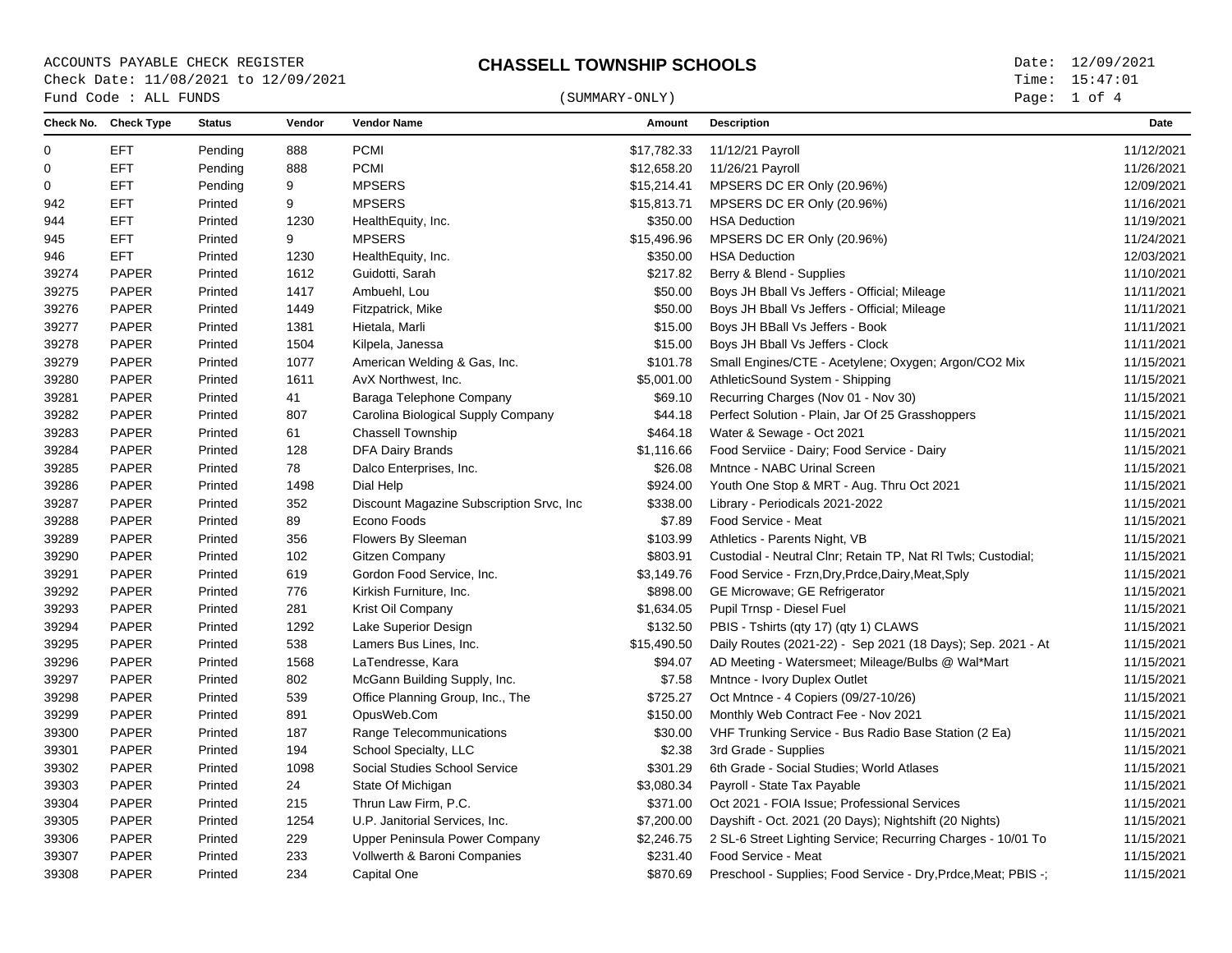ACCOUNTS PAYABLE CHECK REGISTER **CHASSELL TOWNSHIP SCHOOLS** Date: 12/09/2021 Check Date: 11/08/2021 to 12/09/2021

Page: 2 of 4

|       | Check No. Check Type | <b>Status</b> | Vendor |                                         |             |                                                                    |            |
|-------|----------------------|---------------|--------|-----------------------------------------|-------------|--------------------------------------------------------------------|------------|
|       |                      |               |        | <b>Vendor Name</b>                      | Amount      | <b>Description</b>                                                 | Date       |
| 39309 | PAPER                | Printed       | 1365   | WM Corporate Services, Inc.             | \$283.95    | 8 Yard Dumpster Service (11/01/21 - 11/30/21)                      | 11/15/2021 |
| 39310 | <b>PAPER</b>         | <b>VOID</b>   | 185    | Postmaster                              | -voided-    | Postage - 3 Rolls Stamps                                           | 11/15/2021 |
| 39311 | <b>PAPER</b>         | Printed       | 185    | Postmaster                              | \$174.00    | Postage - 3 Rolls Stamps                                           | 11/16/2021 |
| 39312 | <b>PAPER</b>         | Printed       | 196    | Semcoenergy Gas Company                 | \$41.39     | 04/19/2021 To 05/18/2021; 05/18/2021 To 06/17/2021; 06/18/20       | 11/16/2021 |
| 39313 | <b>PAPER</b>         | Printed       | 961    | KMEA - Keweenaw Music Education Assoc.  | \$50.00     | Performance Day 11.17.2021                                         | 11/17/2021 |
| 39314 | <b>PAPER</b>         | Printed       | 1619   | Keweenaw Chevrolet                      | \$13,746.00 | Vehicle Purchase                                                   | 11/17/2021 |
| 39315 | <b>PAPER</b>         | Printed       | 1563   | GLP Strategic Administrative Group, LLC | \$50.00     | GLP Strategic Adminstrative Group, LLC                             | 11/19/2021 |
| 39316 | <b>PAPER</b>         | Printed       | 10     | Paradigm Equities Inc.                  | \$75.00     | Paradigm Equities                                                  | 11/19/2021 |
| 39317 | <b>PAPER</b>         | Printed       | 1190   | <b>VALIC</b>                            | \$185.00    | AIG Valic                                                          | 11/19/2021 |
| 39318 | PAPER                | <b>VOID</b>   | 1417   | Ambuehl, Lou                            | -voided-    | JH Boys Bball Vs Hnck - Official; Mileage                          | 11/18/2021 |
| 39319 | PAPER                | Printed       | 1138   | Dow, Dave                               | \$30.00     | JH Boys Bball Vs Hnck - Official; Mileage                          | 11/18/2021 |
| 39320 | <b>PAPER</b>         | Printed       | 1601   | Holombo, Megan                          | \$15.00     | JH Boys Bball Vs Hnck - Clock                                      | 11/18/2021 |
| 39321 | <b>PAPER</b>         | Printed       | 1602   | Sohlden, Kylee                          | \$15.00     | JH Boys Bball Vs Hnck - Book                                       | 11/18/2021 |
| 39322 | <b>PAPER</b>         | Printed       | 1417   | Ambuehl, Lou                            | \$50.00     | JH Boys Bball Vs Hnck - Short Paid Official                        | 11/19/2021 |
| 39323 | <b>PAPER</b>         | Printed       | 1138   | Dow, Dave                               | \$20.00     | JH Boys Bball Vs Hnck - Short Paid Official                        | 11/19/2021 |
| 39324 | <b>PAPER</b>         | Printed       | 6      | <b>MESSA</b>                            | \$17,279.12 | Insurance Prem. - Single; Oct. 2021                                | 11/19/2021 |
| 39325 | PAPER                | Printed       | 1449   | Fitzpatrick, Mike                       | \$50.00     | Boys JH Bball Vs Calumet - Official; Mileage                       | 11/22/2021 |
| 39326 | <b>PAPER</b>         | Printed       | 1601   | Holombo, Megan                          | \$15.00     | Boys JH Bball Vs Calumet - Clock                                   | 11/22/2021 |
| 39327 | <b>PAPER</b>         | <b>VOID</b>   | 1567   | Moucha, Adam                            | -voided-    | Boys JH Bball Vs Calumet - Official; Mileage                       | 11/22/2021 |
| 39328 | <b>PAPER</b>         | Printed       | 1602   | Sohlden, Kylee                          | \$15.00     | Boys JH Bball Vs Calumet - Book                                    | 11/22/2021 |
| 39329 | <b>PAPER</b>         | Printed       | 1158   | Lloyd, Scott                            | \$50.00     | Boys JH Bball Vs Calumet - Official; Mileage                       | 11/23/2021 |
| 39330 | <b>PAPER</b>         | Printed       | 22     | Apple, Inc.                             | \$394.00    | Apple IPad                                                         | 11/24/2021 |
| 39331 | <b>PAPER</b>         | Printed       | 61     | <b>Chassell Township</b>                | \$475.30    | Water & Sewage - Nov 2021                                          | 11/24/2021 |
| 39332 | <b>PAPER</b>         | Printed       | 464    | Gogebic Community College               | \$30,439.00 | Fall Semester 2021-2022 (Dual-2) (EC-6) (5th-4)                    | 11/24/2021 |
| 39333 | <b>PAPER</b>         | Printed       | 619    | Gordon Food Service, Inc.               | \$3,403.81  | Food Service - Mix Oatmeal Bar; GLC USDA Comm Coop Annual Bi       | 11/24/2021 |
| 39334 | <b>PAPER</b>         | Printed       | 203    | I.E. Swift Co.                          | \$96.48     | Vinyl Coated Cable; Clamps                                         | 11/24/2021 |
| 39335 | <b>PAPER</b>         | Printed       | 1042   | <b>Cardmember Service</b>               | \$8,919.48  | PBIS; CTE; Athletics; Berry & Blend; Sply; XC Track Motel; P       | 11/30/2021 |
| 39336 | <b>PAPER</b>         | Printed       | 185    | Postmaster                              | \$265.00    | USPS Marketing Mail - Permit #3 (2021-22)                          | 11/30/2021 |
| 39337 | <b>PAPER</b>         | Printed       | 619    | Gordon Food Service, Inc.               | \$1,243.89  | Food Service - Frzn, Dry, Prdce, Dairy, Meat, Can, Sply; Food Serv | 11/30/2021 |
| 39338 | <b>PAPER</b>         | Printed       | 41     | Baraga Telephone Company                | \$69.10     | Recurring Charges (Dec 01 - Dec 31)                                | 12/01/2021 |
| 39339 | <b>PAPER</b>         | Printed       | 1620   | <b>Chassell Athletic Booster Club</b>   | \$1,256.36  | Varsity Girls Bball - Graphic Edge Apparel                         | 12/01/2021 |
| 39340 | <b>PAPER</b>         | Printed       | 92     | Erickson Feed & Seed                    | \$218.30    | PHF Garden Grant - Trwl; Rake; Sprinkler; Multiple Compost         | 12/01/2021 |
| 39341 | <b>PAPER</b>         | Printed       | 802    | McGann Building Supply, Inc.            | \$847.11    | Panther Cub Daycare - Sandbox Bldging Material                     | 12/01/2021 |
| 39342 | <b>PAPER</b>         | Printed       | 196    | Semcoenergy Gas Company                 | \$1,135.50  | 10/17/2021 To 11/18/2021                                           | 12/01/2021 |
| 39343 | <b>PAPER</b>         | Printed       | 229    | Upper Peninsula Power Company           | \$42.92     | 2 SL-6 Street Lighting Service                                     | 12/01/2021 |
| 39344 | <b>PAPER</b>         | Printed       | 233    | Vollwerth & Baroni Companies            | \$144.32    | Class Of 2023 - Xmas Craft Show; Hot Dogs/Buns                     | 12/01/2021 |
| 39345 | <b>PAPER</b>         | Printed       | 1563   | GLP Strategic Administrative Group, LLC | \$50.00     | GLP Strategic Adminstrative Group, LLC                             | 12/03/2021 |
| 39346 | <b>PAPER</b>         | Printed       | 10     | Paradigm Equities Inc.                  | \$75.00     | <b>Paradigm Equities</b>                                           | 12/03/2021 |
| 39347 | <b>PAPER</b>         | Printed       | 1190   | <b>VALIC</b>                            | \$185.00    | AIG Valic                                                          | 12/03/2021 |
| 39348 | PAPER                | Printed       | 305    | <b>MSBOA District 14</b>                | \$30.00     | Solo And Ensemble (2021-2022)                                      | 12/02/2021 |
| 39349 | <b>PAPER</b>         | Printed       | 305    | <b>MSBOA District 14</b>                | \$150.00    | Honors Band (Dec. 2021)                                            | 12/02/2021 |
| 39350 | <b>PAPER</b>         | Printed       | 1138   | Dow, Dave                               | \$45.00     | Boys JH Bball Vs Stanton - Official; Mileage                       | 12/02/2021 |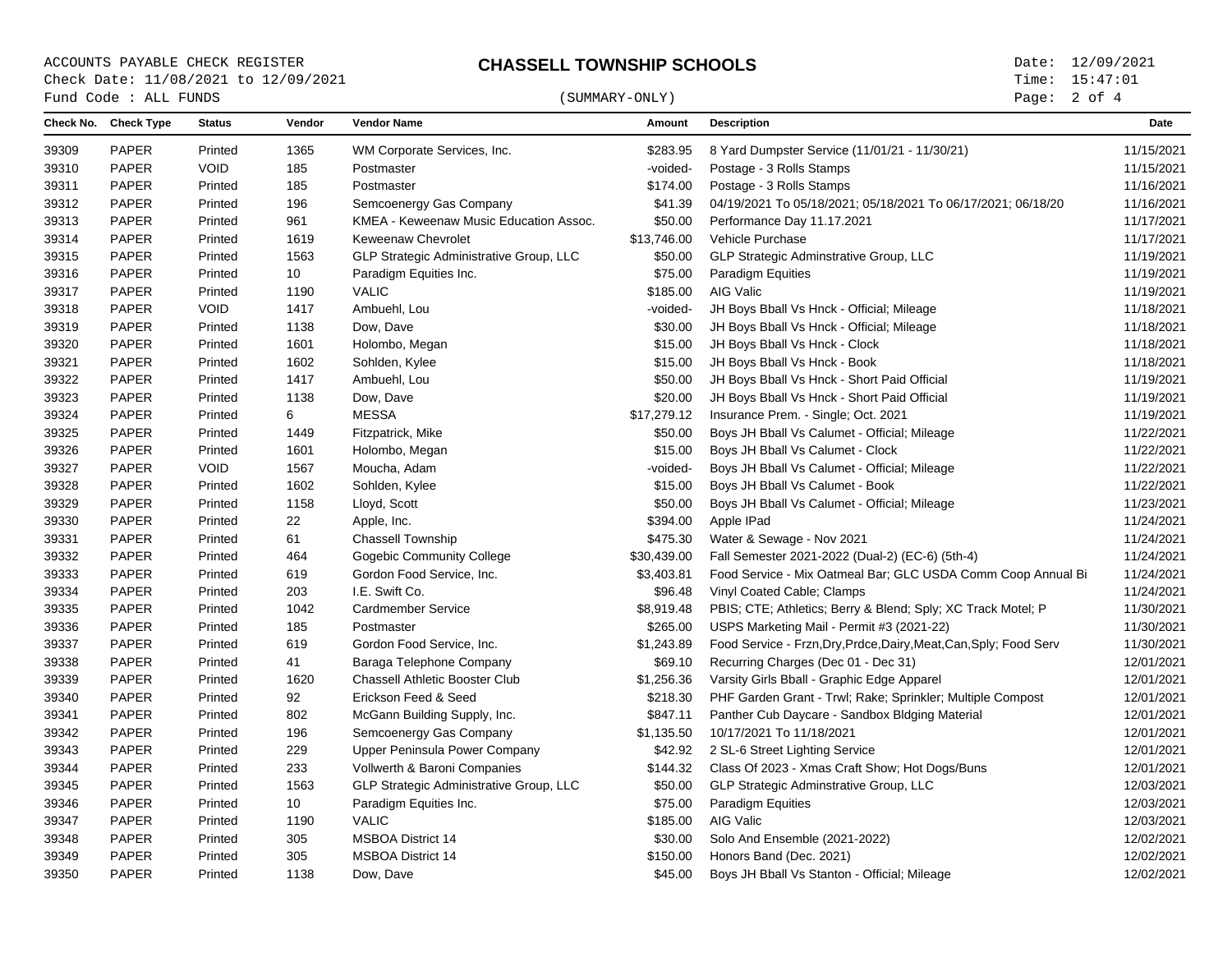ACCOUNTS PAYABLE CHECK REGISTER<br>
C**HASSELL TOWNSHIP SCHOOLS**<br>
Check Date: 11/08/2021 to 12/09/2021 Check Date: 11/08/2021 to 12/09/2021

## $\begin{array}{cccc}\n\texttt{Fund Code : ALL FUNDS}\n\end{array}\n\tag{SUMMARY-ONLY}$

Page: 3 of 4

|                     | Check No. Check Type | <b>Status</b> | Vendor     | <b>Vendor Name</b>                | Amount      | <b>Description</b>                                           | Date       |
|---------------------|----------------------|---------------|------------|-----------------------------------|-------------|--------------------------------------------------------------|------------|
| 39351               | <b>PAPER</b>         | Printed       | 1601       | Holombo, Megan                    | \$15.00     | Boys JH Bball Vs Stanton - Clock                             | 12/02/2021 |
| 39352               | <b>PAPER</b>         | Printed       | 1262       | L'Anse Area Schools               | \$50.00     | 8th Grade Basketball Tournament (Dec. 14 & Dec 17)           | 12/02/2021 |
| 39353               | <b>PAPER</b>         | Printed       | 1602       | Sohlden, Kylee                    | \$15.00     | Boys JH Bball Vs Stanton - Book                              | 12/02/2021 |
| 39354               | PAPER                | Printed       | 1520       | Vick, Lucas                       | \$45.00     | JH Boys Bball Vs Stanton; Official, Mileage                  | 12/02/2021 |
| 39355               | PAPER                | Printed       | 1621       | Ayotte, Steve                     | \$95.00     | Girls Varsity Bball Vs Hnck - Official & Mileage             | 12/09/2021 |
| 39356               | <b>PAPER</b>         | Printed       | 74         | C.T.S. - Activity Fund            | \$64.00     | Physics Class - Krispy Kreme Donuts                          | 12/09/2021 |
| 39357               | <b>PAPER</b>         | Printed       | 1622       | DeGabriel, Phil                   | \$95.00     | Girls Varsity Bball Vs Hnck - Official & Mileage             | 12/09/2021 |
| 39358               | PAPER                | Printed       | 619        | Gordon Food Service, Inc.         | \$1,275.42  | Food Service - Frzn, Dry, Prdce, Dairy, Meat, Sply, Can      | 12/09/2021 |
| 39359               | PAPER                | Printed       | 1504       | Kilpela, Janessa                  | \$25.00     | Girls Varsity Bball Vs Hnck - Clock                          | 12/09/2021 |
| 39360               | <b>PAPER</b>         | Printed       | 281        | Krist Oil Company                 | \$1,194.46  | Pupil Trnsp - Diesel Fuel                                    | 12/09/2021 |
| 39361               | <b>PAPER</b>         | Printed       | 1165       | O'Brien, Gary                     | \$90.00     | Girls Varsity Bball Vs Hnck - Official & Mileage             | 12/09/2021 |
| 39362               | PAPER                | Printed       | 187        | Range Telecommunications          | \$30.00     | VHF Trunking Service - Bus Radio Base Station (2 Ea)         | 12/09/2021 |
| 39363               | <b>PAPER</b>         | Printed       | 697        | SEG Worker's Compensation Fund    | \$166.00    | 2021-2022 - Third Quarter Invoice                            | 12/09/2021 |
| 39364               | <b>PAPER</b>         | Printed       | 1411       | Sohlden, Sarah                    | \$50.00     | Varsity Girls Bball Vs Hnck - Book; Vs DBTC Book             | 12/09/2021 |
| 39365               | PAPER                | Printed       | 1348       | Sysco Eastern Wisconsin           | \$523.76    | Class Of 2023 - Old Fashioned Xmas; Food                     | 12/09/2021 |
| 39366               | <b>PAPER</b>         | Printed       | 234        | Capital One                       | \$381.81    | General Supplies; Finance Charge; Veteran's Day Program - Su | 12/09/2021 |
| 39367               | <b>PAPER</b>         | Printed       | 1077       | American Welding & Gas, Inc.      | \$99.01     | Small Engines/CTE - Acetylene; Oxygen; Argon/CO2 Mix         | 12/09/2021 |
| 39368               | PAPER                | Printed       | 42         | C.C.I.S.D.                        | \$16,918.98 | REMC SupportNet 2021-22 Quarter 2; Monthly VoIP Phone Servic | 12/09/2021 |
| 39369               | PAPER                | Printed       | 525        | CDW Government, Inc.              | \$1,870.32  | Chrome Licenses - Electronic (No Media); Avid 2AEO8 Stereo 3 | 12/09/2021 |
| 39370               | <b>PAPER</b>         | Printed       | 128        | <b>DFA Dairy Brands</b>           | \$845.44    | Credit - Food Service - Dairy                                | 12/09/2021 |
| 39371               | <b>PAPER</b>         | Printed       | 77         | Daily Mining Gazette              | \$397.87    | Special Education Teacher; H.S. Girls Basketball             | 12/09/2021 |
| 39372               | <b>PAPER</b>         | Printed       | 102        | <b>Gitzen Company</b>             | \$112.92    | Custodial - Retain TP; NatRoll Twl; GC Clnr                  | 12/09/2021 |
| 39373               | PAPER                | Printed       | 672        | <b>Good Times Music</b>           | \$125.00    | H.S. Band - Spit Valve; Mi-T-Mist; Mallets; Mute, Etc.       | 12/09/2021 |
| 39374               | PAPER                | Printed       | 115        | Houghton-Portage Township Schools | \$3,167.89  | 2021-22 C.C. Tech E-Rate Consortium - Fiber Installation     | 12/09/2021 |
| 39375               | PAPER                | Printed       | 1128       | Jim's Music                       | \$35.25     | Baritone/euphonium (Jupiter SBR-462) Repair                  | 12/09/2021 |
| 39376               | PAPER                | Printed       | 538        | Lamers Bus Lines, Inc.            | \$18,429.66 | Daily Routes (2021-22) - Oct 2021 (20 Days); Oct. 2021 - At  | 12/09/2021 |
| 39377               | PAPER                | Printed       | 373        | Mark's Plumbing Parts             | \$141.12    | Elkay Micracore Cartridge - Hot; Cold                        | 12/09/2021 |
| 39378               | <b>PAPER</b>         | Printed       | 145        | Menards - Marquette               | \$126.99    | CTE Trades - Single Hung Window (4040500)                    | 12/09/2021 |
| 39379               | <b>PAPER</b>         | Printed       | 539        | Office Planning Group, Inc., The  | \$505.17    | Nov Mntnce - 4 Copiers (10/27-11/26)                         | 12/09/2021 |
| 39380               | <b>PAPER</b>         | Printed       | 891        | OpusWeb.Com                       | \$150.00    | Monthly Web Contract Fee - Dec 2021                          | 12/09/2021 |
| 39381               | <b>PAPER</b>         | Printed       | 186        | <b>Quill Corporation</b>          | \$267.28    | Plotter Printer - Printhead: HP508 Toner                     | 12/09/2021 |
| 39382               | <b>PAPER</b>         | Printed       | 194        | School Specialty, LLC             | \$59.40     | Middle School - Student Planners                             | 12/09/2021 |
| 39383               | <b>PAPER</b>         | Printed       | 341        | Sehi Computer Products, Inc.      | \$1,747.58  | GOOGLE Chrome OS Mgmt License - (3 Ea); GOOGLE Chrome OS     | 12/09/2021 |
| 39384               | <b>PAPER</b>         | Printed       | 197        | Sherwin-Williams, Co., The        | \$46.12     | H.S. Shop - Stain                                            | 12/09/2021 |
| 39385               | PAPER                | Printed       | 215        | Thrun Law Firm, P.C.              | \$301.00    | Nov 2021 - FOIA Issue - Cease & Desist; Professional Service | 12/09/2021 |
| 39386               | <b>PAPER</b>         | Printed       | 233        | Vollwerth & Baroni Companies      | \$231.40    | Food Service - Hot Dogs                                      | 12/09/2021 |
| <b>GRAND TOTAL:</b> |                      |               | 120 checks |                                   |             | \$254,953.66                                                 |            |